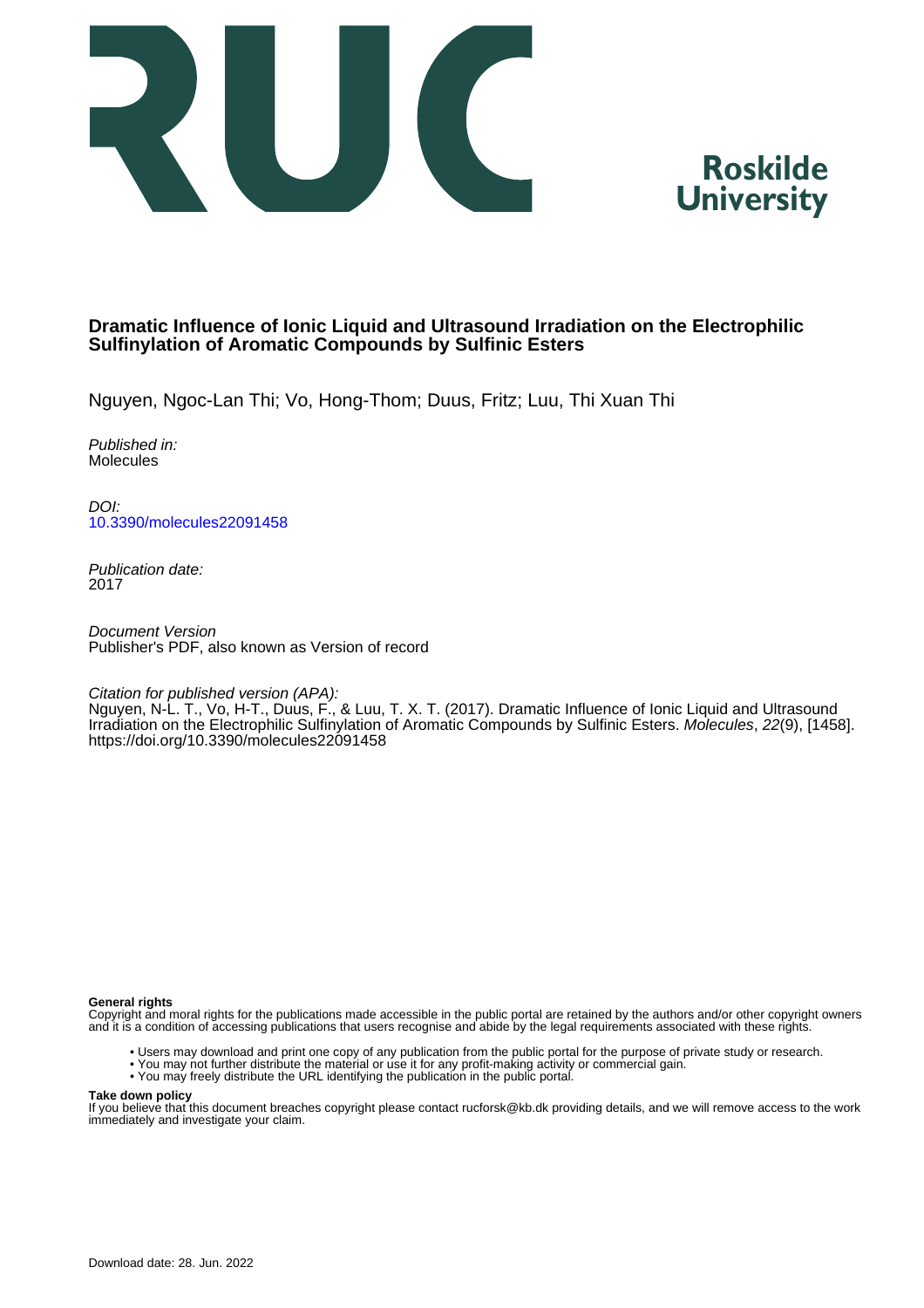

*Article*



# **Dramatic Influence of Ionic Liquid and Ultrasound Irradiation on the Electrophilic Sulfinylation of Aromatic Compounds by Sulfinic Esters**

# **Ngoc-Lan Thi Nguyen <sup>1</sup> , Hong-Thom Vo <sup>1</sup> , Fritz Duus <sup>2</sup> and Thi Xuan Thi Luu 1,\***

- <sup>1</sup> Department of Organic Chemistry, VNUHCM-University of Science, 227 Nguyen Van Cu St., Dist. 5, 700000 Ho Chi Minh City, Vietnam; lanbmt07@gmail.com (N.-L.T.N.); hongthom2012@gmail.com (H.-T.V.)
- <sup>2</sup> Department of Science and Environment, Roskilde University, P.O. Box 260, DK-4000 Roskilde, Denmark; fd@ruc.dk
- **\*** Correspondence: ltxthi@hcmus.edu.vn; Tel.: +84-0208-3835-3193

Received: 12 August 2017; Accepted: 28 August 2017; Published: 4 September 2017

**Abstract:** The sulfinylation reaction of aromatic and hetero-aromatic compounds with sulfinic esters as electrophiles has been investigated in different ionic liquids and by means of different Lewis acid salts in order to get moderate to good yields of asymmetrical sulfoxides. Mixtures of 1-butyl-3-methylimidazolium chloride and aluminum chloride were found to be the most efficient and recyclable reaction framework. Ultrasound sonication appeared to be the most useful and green activation method to afford the sulfoxides in yields better than or equivalent to those obtained under the longer-lasting conventional stirring conditions.

**Keywords:** Friedel-Crafts sulfinylation; sulfinic ester; synthesis of sulfoxide; ultrasound irradiation; chloroaluminate-based ionic liquid

## **1. Introduction**

Sulfoxides are important intermediates in organosulfur chemistry, especially in the syntheses of drugs and sulfur-containing natural products [\[1\]](#page-10-0). Sulfoxides are also used as cardiotonic agents [\[2\]](#page-10-1), psychotonics [\[3,](#page-10-2)[4\]](#page-10-3), vasodilators [\[5\]](#page-10-4), and therapeutic agents for anti-ulcer (proton pump inhibitor) [\[6](#page-10-5)[–12\]](#page-11-0), antibacteria, antifungi, or anti-atherosclerosis [\[13](#page-11-1)[–17\]](#page-11-2), and antihypertension [\[18\]](#page-11-3).

The importance of sulfoxides in organic syntheses has attracted the attention of chemists to find new methodologies for sulfoxide synthesis. Aliphatic and aromatic sulfoxides have been prepared by the direct and popular oxidation of thioethers [\[19,](#page-11-4)[20\]](#page-11-5), by indirect reduction of sulfones [\[21\]](#page-11-6), or by nucleophillic interaction of Grignard reagents on sulfinic esters [\[22](#page-11-7)[,23\]](#page-11-8), and sulfoxides [\[24\]](#page-11-9).

Symmetrical aromatic sulfoxides can also be obtained by reaction of arenes with thionyl chloride [\[25](#page-11-10)[,26\]](#page-11-11), as well as symmetrical/asymmetrical aromatic sulfoxides can be prepared by sulfinylation of aromatic compounds, as described aldready in 1926 [\[27\]](#page-11-12). More than thirty years later, alkanesulfinylation and arenesulfinylation of aromatic compounds, (e.g., benzene, azulene/guaiazulene, substituted phenols, and aniline derivatives) with alkanesulfinyl or arenesulfinyl chlorides as electrophiles were investigated in the presence of pyridine [\[28\]](#page-11-13), anhydrous aluminium chloride [\[29](#page-11-14)[–31\]](#page-11-15), as well as  $SnCl<sub>4</sub>$  or  $SbCl<sub>5</sub>$  [\[30\]](#page-11-16); however, owing to the easy decomposition of the sulfinyl halides, harsh reaction conditions were required [\[28–](#page-11-13)[30\]](#page-11-16). Very recently a replacement of the sulfinyl halides by more stable electrophiles, i.e., sulfinic esters, was introduced in 2011 by Yuste et al. [\[32\]](#page-11-17). In connection with the synthesis of (phenylsulfinyl)phenols, the Thia-Fries rearrangement of aryl benzenesulfinate in the presence of aluminum chloride has been studied [\[33\]](#page-11-18).

The ionic liquid ethylammonium nitrate was synthesized already in the early 1910s [\[34\]](#page-11-19). Subsequently, research and development of ionic liquid has concentrated mainly on electrochemical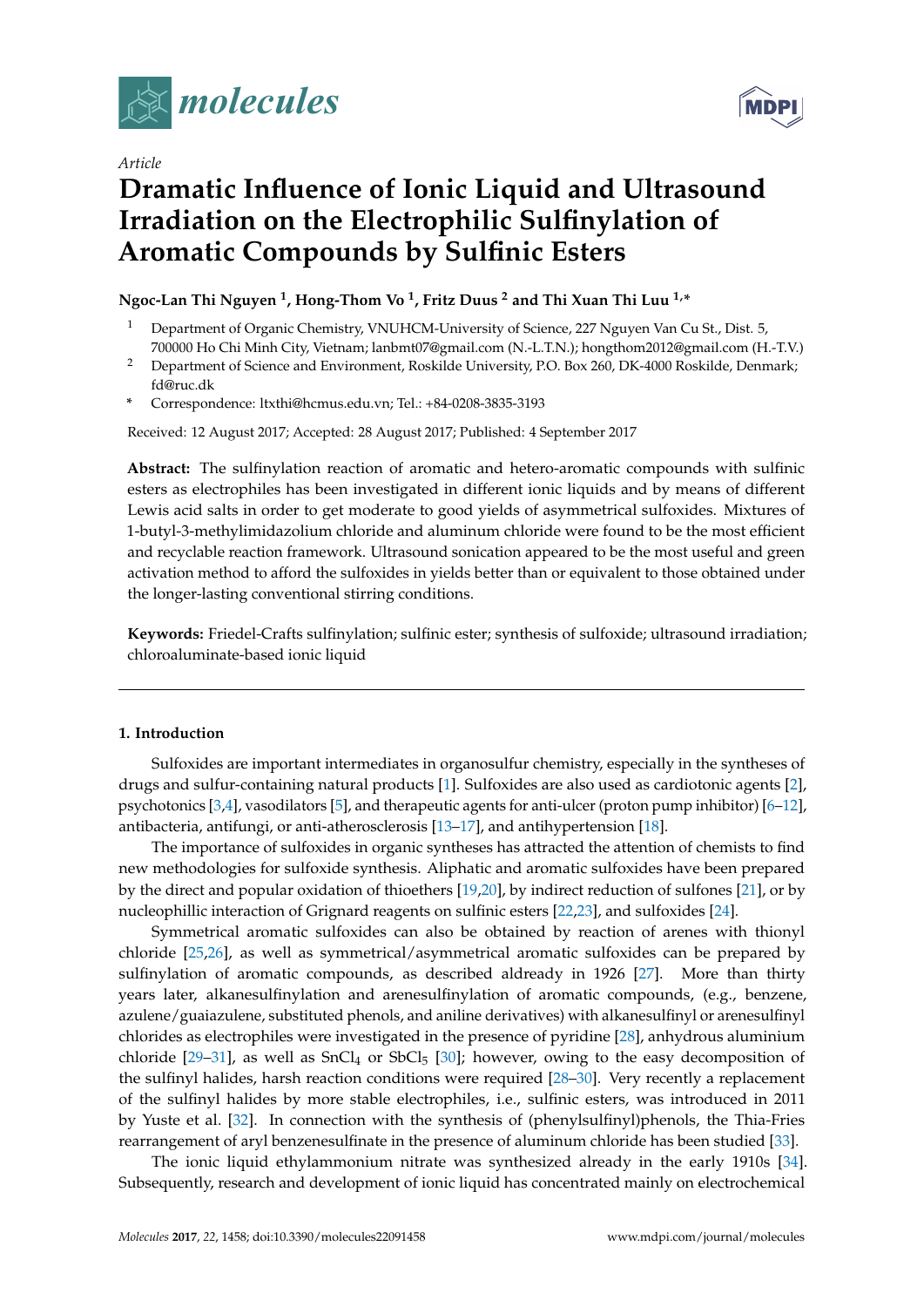applications since 1948 [\[35\]](#page-11-20). In the early 1980s ionic liquids (ILs) attained much more attention owing to their unique chemical and physical properties of non-volatility, non-flammability, thermal stability, and controlled miscibility [\[35,](#page-11-20)[36\]](#page-12-0). They have been also used as green solvents in various stability, and controlled miscibility [35,36]. They have been also used as green solvents in various<br>biphasic ILs-transition metal-catalyzed organic reactions in order to improve catalyst storage, handling, recycling and reuse. The first successful combination of an ionic liquid, dialkylimidazolium chloride, with alum[inum](#page-12-1) chloride used as a Lewis acid catalyst in Friedel-Crafts acylations was reported in<br>1986 [37]. 1986 [37].

One of viewpoints on green chemistry, ultrasound irradiation has been regarded as a clean and useful protocol during the last three decades in comparison with traditional activation methods. Many categories of homogeneous or heterogeneous reactions accelerated by ultrasound irradiation have been launched in order to reduce the reaction time, and generate fewer byproducts and a higher yield of the main product [38,39]. One of viewpoints on green chemistry, ultrasound irradiation has been regarded as a clean and<br>useful protocol during the last three decades in comparison with traditional activation methods. Many<br>categories of homogeneous

In this present work, we integrate the advantages of ultrasound irradiation accelerated In this present work, we integrate the advantages of ultrasound irradiation accelerated<br>sulfinylation of arenes and hetero-arenes with stable alkyl alkanesulfinates/arenesulfinates in the presence of different acidic catalysts to produce asymmetrical sulfoxides (Scheme 1). Several Lewis presence of different acidic catalysts to produce asymmetrical sulfoxides (Scheme 1). Several Lewis<br>aci[d s](#page-2-0)alts as well as a task-specific ionic liquid and the mixtures of 1-butyl-3-methyl-imidazolium chloride and different Lewis acid salts with different Lewis acidity were investigated. Lewis acid salts with different Lewis acidity were investigated.

<span id="page-2-0"></span>

Scheme 1. Synthesis of sulfoxides from alkyl alkanesulfinate/arenesulfinate via the sulfinylation reaction.

# **2. Results 2. Results**

Based on the previous literature and the points of view on green chemistry, a series of Lewis acid salts, for instance bismuth(III) triflate, lanthanide(III) triflate, and copper(II) triflate were used as the acidic catalysts for the solvent-free sulfinylation of 1,3-dimethoxybenzene (our arbitrarily-chosen model substrate) by methyl benzenesulfinate under ultrasound irradiation in order to compare with aluminum chloride catalyst (Entries 1–4, Table [1\)](#page-3-0). The results showed that aluminum chloride efficiently catalyzed the sulfinylation of 1,3-dimethoxybenzene into 2,4-dimethoxy-1-(phenylsulfinyl)benzene under solvent-free as well as solvent reaction condition (Entry 5, Table [1\)](#page-3-0); however, the product selectivity of 2,4-dimethoxy-1-(phenylsulfinyl)benzene reported by GC/MS analyses was achieved 60% from the solvent-free sulfinylation lower than 88% from the solvent sulfinylation owing to severe demethylation of methoxy substituent on aromatic ring. In addition, it is not safe to add anhydrous aluminum chloride directly into the reaction mixture due to the large exotherm.

On the way to find out a green and recyclable acidic catalyst, a series of ionic liquids (Entries -6–12, Table [1\)](#page-3-0), e.g., a task-specific ionic liquid, 1-methyl-3-(4-sulfobutyl)imidazolium hydrogen sulfate,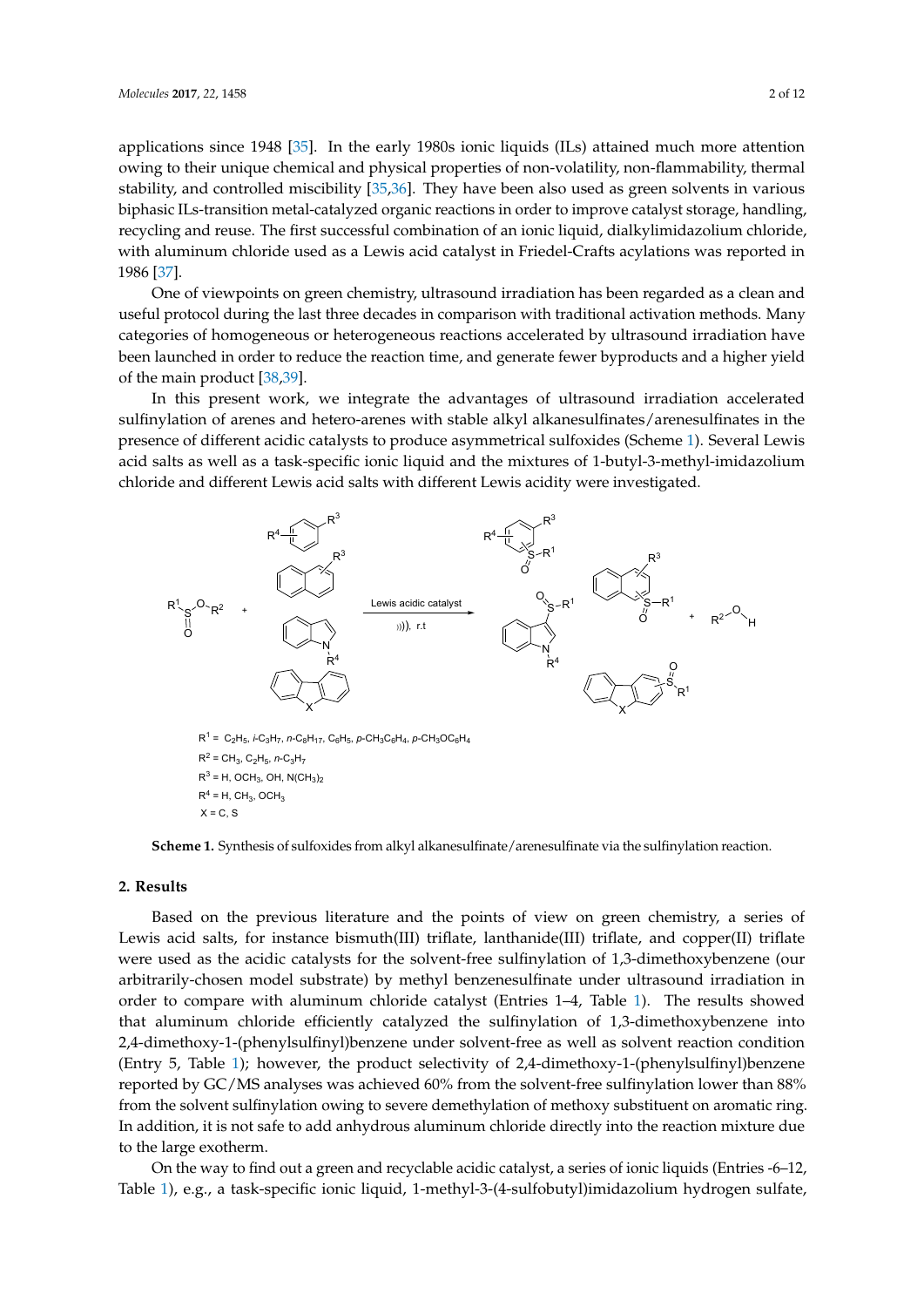$[(HSO<sub>3</sub>)<sup>4</sup>C<sub>4</sub>C<sub>1</sub>Im]HSO<sub>4</sub>$ , an eutectic mixture of choline chloride and zinc chloride as well as the mixture of [Bmim]Cl and several Lewis acid salts were investigated. The results substantiate our choice of chloroaluminate-based 1-butyl-3-methylimidazole chloride as the most efficient catalyst under ultrasound irradiation. Owing to the mild and efficient catalysis of chloroaluminate-based 1-butyl-3-methylimidazole chloride, demethylation of methoxy substituted group was not found by GC/MS analyses and thin layer chromatography (TLC) during the reaction period. analyses and thin layer chromatography (TLC) during the reaction period. choice of chloroaluminate-based 1-buty1-3-methylimidazole chloride as the most efficient catalyst<br>under ultrasound irradiation. Owing to the mild and efficient catalysis of chloroaluminate-based<br>1-butyl-3-methylimidazole c

The composition of chloroaluminate-based ionic liquids is expressed as the apparent AlCl<sub>3</sub> mole fraction (N) in order to vary their Lewis acidity. They are classified into three types such as base liquids, neutral liquids and acidic liquids  $[37,40]$ . Further [ex](#page-12-1)[peri](#page-12-4)ments on the AlCl<sub>3</sub> [m](#page-3-0)ole fraction (Entries 12–14, Table 1) demonstrated that  $[Bmim]Cl·2AlCl<sub>3</sub>$  or  $[Bmim] [Al<sub>2</sub>Cl<sub>7</sub>]$ (1-butyl-3-methylimmidazole combined with twice molar amount of aluminum chloride,  $N = 0.67$ ) promoted the sulfinylation of 1,3-dimethoxybenzene to take place most efficiently.

| OMe<br>MeO<br>MeO<br>OMe<br>Acidic catalyst<br>S<br>Ph<br>())), r.t<br>S<br>റ | ÷<br>MeOH |
|-------------------------------------------------------------------------------|-----------|
| റ<br>1a<br>2a<br>3a                                                           |           |
| Yield $\flat$ (%)<br>Acidic Catalyst (mmol)<br>Entry                          |           |
| 3<br>1<br>$Bi(OTf)_3(0.05)$ , solvent-free                                    |           |
| $La(OTf)_{3}(0.05)$ , solvent-free<br>2                                       |           |
| 3<br>$Cu(OTf)2(0.05)$ , solvent-free                                          |           |
| $AlCl3(2.0)$ , solvent-free<br>$\overline{4}$<br>16                           |           |
| 5<br>$AICl3(2.0)$ in 1,2-dichloroethane (1 mL)<br>7                           |           |
| $[(HSO3)4C4C1Im]HSO4(1.0)]$<br>6<br>6                                         |           |
| 7<br>[Choline] $Cl·3ZnCl2 (1.0)$                                              |           |
| 8<br>3<br>[Bmim]Cl $\cdot$ 2ZnCl <sub>2</sub> (1.0)                           |           |
| [Bmim] $Cl·2ZnCl2$ (1.2)<br>9<br>4                                            |           |
| 10<br>[Bmim]Cl $\cdot$ 2NiCl $_2(1.0)$ ]                                      |           |
| [Bmim]Cl· $p$ -TSA (2.0)<br>11                                                |           |
| 12<br>[Bmim]Cl·AlCl <sub>3</sub> $(1.0)$<br>32                                |           |
| 55<br>13<br>[Bmim]Cl $\cdot$ 2AlCl <sub>3</sub> (1.0)                         |           |
| [Bmim]Cl $\cdot$ 3AlCl <sub>3</sub> (1.0)<br>25<br>14                         |           |
| 15<br>[Bmim]Cl $\cdot$ 2AlCl <sub>3</sub> (1.1)<br>69                         |           |
| [Bmim]Cl·2AlCl <sub>3</sub> (1.2)<br>72<br>16                                 |           |
| 17<br>[Bmim]Cl·2AlCl <sub>3</sub> (1.5)<br>68                                 |           |

<span id="page-3-0"></span>Table 1. Influence of the nature of the acidic catalyst on the formation of 2,4-dimethoxy-1-(phenylsulfinyl)benzene (**3a**) a . benzene (**3a**) a.

<sup>a</sup> The reactions of 1,3-dimethoxybenzene (1 mmol) with methyl benzenesulfinate (1 mmol) catalyzed by the acidic catalysts were performed under ultrasound irradiation for one hour at room temperature; <sup>b</sup> Yield of isolated product.

In order to improve the reaction conversion and yield of sulfoxide, the molar ratio of [Bmim]Cl·2AlCl<sub>3</sub>, 1,3-dimethoxybenzene, methyl benzenesulfinate was investigated (Entries 15–17, temperature,  $50^\circ \text{C}$  and  $60^\circ \text{C}$ ), the reaction time, and the activation methods (e.g., magnetic stirring, [Bmim]Cl·2AlCl3, 1,3-dimethoxybenzene, methyl benzenesulfinate was investigated (Entries 15–17, ultrasound irradiation and microwave irradiation) were also studied. Consequently, the most efficient procedure for the sulfinylation of 1,3-dimethoxybenzene (1 mmol) with methyl benzenesulfinate temperature is the channel of experiment of  $\sim$  2.50 community constructed (e.g., magnetic stricture) is constructed methods (1 mmol) in the appropriate amount of [Bmim]Cl·2AlCl<sub>3</sub> (1.2 mmol) performed under ultrasound irradiation for one-hour at room temperature was selected (Entry 1, Table [2\)](#page-4-0). Further experiments procedure for the submer control of 1,3-dimethoxy-1-(phenylsulfinyl)benzene was achieved up to 72% after one-hour ultrasound irradiation, while it was 69% after four-hour magnetic stirring. In addition, microwave irradiation is not an efficient method for this reaction owing to the decomposition of  $s$ showed that the highest  $\epsilon$  of  $2,4$ -dimensional phenomenophylsulfing  $\epsilon$  (phenomenophylsulfing)  $\epsilon$ reaction mixture at warm temperature (approx.  $50 °C$ ). Table [1\)](#page-3-0). Subsequently, the other reaction factors consisting of reaction temperatures (e.g., room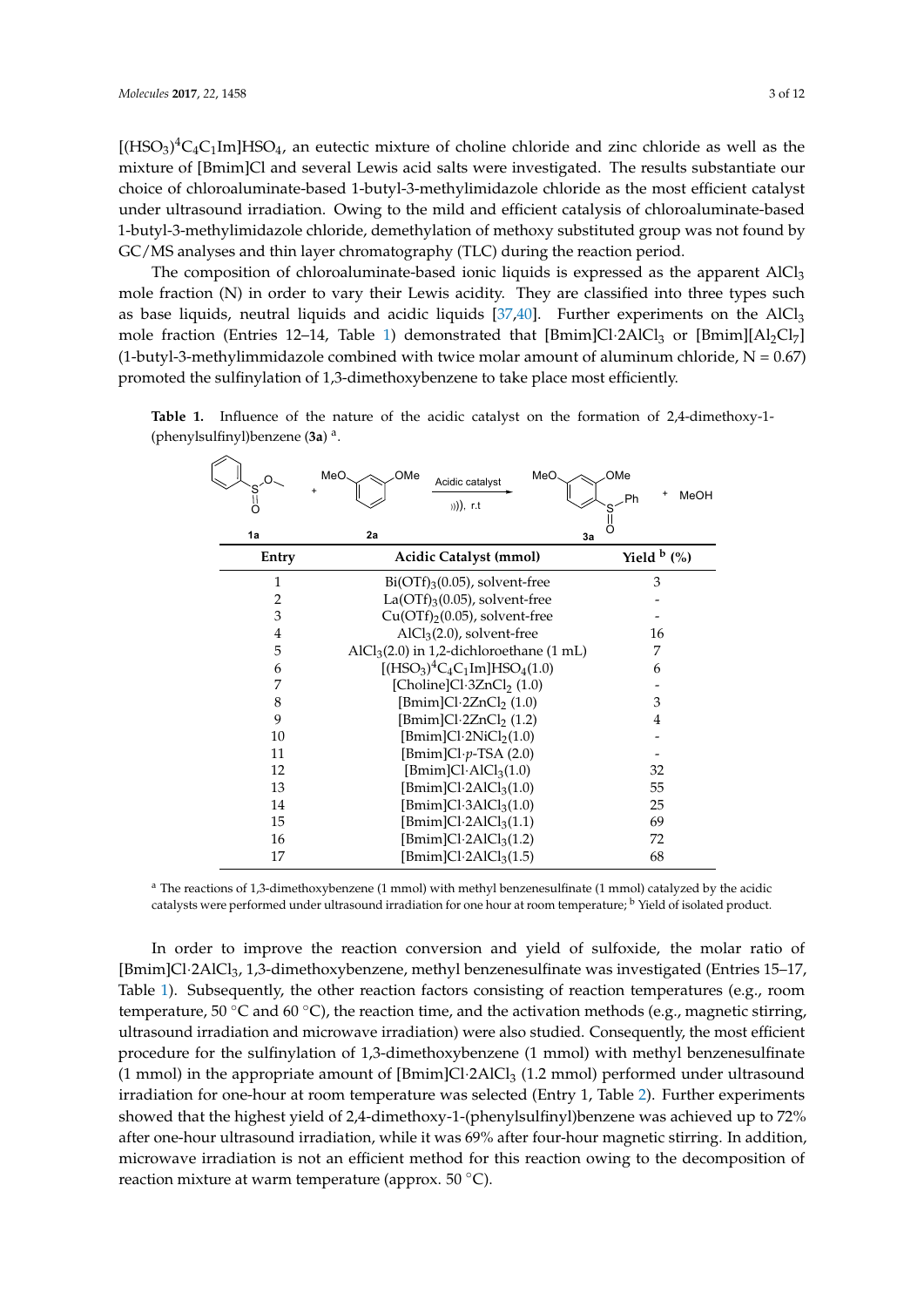The optimized conditions were used to investigate the substrate scope of the sulfinylation. Altogether ten aromatic and hetero-aromatic compounds were subjected to [Bmim]Cl·2AlCl<sub>3</sub>-catalysed electrophilic sulfinylation by eight alkyl alkanesulfinate/arenesulfinates under ultrasound irradiation (Tables [2](#page-4-0) and [3\)](#page-5-0).

|                  | MeO<br>$R^{1}_{\substack{S\\  C\\O}} 0, R^{2}$ | OMe<br>[Bmim]Cl-2AICl <sub>3</sub><br>)))), r.t | MeO           | OMe<br>$+$ R <sup>2</sup> OH<br>$\begin{bmatrix} S & R^1 \\ 0 & \end{bmatrix}$ |                         |
|------------------|------------------------------------------------|-------------------------------------------------|---------------|--------------------------------------------------------------------------------|-------------------------|
|                  | $1(a-f)$                                       | 2a                                              | $3(a-f)$      |                                                                                |                         |
| Entry            | Sulfinic Ester                                 | Product                                         |               | Time (h)                                                                       | Yield $\frac{b}{b}$ (%) |
| $\mathbf 1$      | Ö<br>'n                                        | OMe<br>MeO<br>$\int_{0}^{8}$                    | 3a            | $1.0\,$<br>$1.5\,$                                                             | $72\,$<br>73            |
| $\sqrt{2}$       | $Q = Q$                                        |                                                 |               | $1.0\,$                                                                        | $72\,$                  |
| $\mathfrak{Z}$   | ດ<br>ຊ<br>റ                                    |                                                 |               | $1.0\,$                                                                        | $77\,$                  |
| $\bf 4$          | Ο.<br>`S´<br>Ö                                 | OMe<br>MeO<br>$\int_{0}^{\infty}$               | $3\mathrm{b}$ | $1.0\,$<br>$4.0\,$                                                             | $15\,$<br>$70\,$        |
| $\overline{5}$   | .O.<br>$\sum_{i=0}^{n}$                        | OMe<br>MeO<br>`s<br>Ö                           | 3c            | $1.0\,$<br>$4.5\,$                                                             | $10\,$<br>68            |
| $\boldsymbol{6}$ | O.<br>$\int_{0}^{5}$<br>5                      | OMe<br>MeO<br>$W_5$<br>$\int_{0}^{8}$           | $3\mathrm{d}$ | $1.0\,$<br>$4.0\,$                                                             | $17\,$<br>$72\,$        |
| $\boldsymbol{7}$ | $S_{\sim}^{\circ}$<br>'n                       | OMe<br>MeO.<br>`Ş´                              | $3\mathrm{e}$ | $1.0\,$                                                                        | $73\,$                  |
| $\,8\,$          | S <sub>1</sub>                                 | OMe<br>MeO.<br>OMe<br>$\frac{1}{2}$             | 3f            | $1.0\,$                                                                        | $75\,$                  |

<span id="page-4-0"></span>Table 2. Influence of the nature of the alkyl alkane/arenesulfinates on the yields of asymmetrical sulfoxides a. **Table 2.** Influence of the nature of the alkyl alkane/arenesulfinates on the yields of asymmetrical sulfoxides a *Molecules* **2017**, *22*, 1458 4 of 11  $\frac{1}{2}$   $\frac{1}{2}$   $\frac{1}{2}$   $\frac{1}{2}$   $\frac{1}{2}$   $\frac{1}{2}$   $\frac{1}{2}$   $\frac{1}{2}$   $\frac{1}{2}$   $\frac{1}{2}$   $\frac{1}{2}$   $\frac{1}{2}$   $\frac{1}{2}$   $\frac{1}{2}$   $\frac{1}{2}$   $\frac{1}{2}$   $\frac{1}{2}$   $\frac{1}{2}$   $\frac{1}{2}$   $\frac{1}{2}$   $\frac{1}{2}$   $\frac{1}{2}$  *Molecules a 2017* 

<sup>a</sup> The reactions of 1,3-dimethoxybenzene (1 mmol) with sulfinic  $(1.2 \times 10^{-16})$  $\mathcal{L}$  algorithm is the performed under under under under under under under under under under under under under under under under under under under under under under under under under under under under under under under <sup>a</sup> The reactions of 1,3-dimethoxybenzene (1 mmol) with sulfinic ester (1 mmol) catalyzed by [Bmim][Al<sub>2</sub>Cl<sub>7</sub>] a The reactions of 1,3-dimethoxybenzene (1 mmol) with sulfinic ester (1 mmol) catalyzed by <sup>a</sup> The reactions of 1,3-dimethoxybenzene (1 mmol) with sulfinic ester (1 mmol) catalyzed by [Bmim][Al<sub>2</sub>Cl<sub>7</sub>]

a The reactions of 1,3-dimethoxybenzene (1 mmol) with sulfinic ester (1 mmol) catalyzed by

 $(1.2 \text{ mmol})$  were performed under ultrasound irradiation for a specific period of time (in hours) at room temperature;<br>b Viald of isolated product 1,3-dimeter of solid that the structures of sulfinite that the structures have influenced the reaction of  $\frac{1}{\sqrt{2}}$ <sup>b</sup> Yield of isolated product. The results from altering eight alkyl alkanesulfinate/arenesulfinates used for the sulfinylation of The results from altering eight alkyl alkanesulfinate/arenesulfinates used for the sulfinylation of b Yield of isolated product. The reactions of  $T_{i}$ , anneutoxybenzeme (1 minor) whit summe ester (1 minor) catalyzed by [bmini][ $AT_{2}C_{7}$ ]<br>(1.2 mmol) were performed under ultrasound irradiation for a specific period of time (in hours) at room tempe

conversion and yield significantly (Table 2). Alkyl arenesulfinates appeared as better electrophiles the results from altering eight alkyl alkanesulfinate, are resultinates used for the summy lation of r<sub>o</sub>-different to specifie definitions of the transition state in the transition state in the transition,  $\sigma$ kyi aikanesulfinates. It was, therefore, concluded that the aromatic ring played an important role to<br>. hiling clastrans of intermediate in the transition stage (Diametics, Cohena.<sup>2)</sup> **Entry Arene Product Time (h) Yield <sup>b</sup>** The results from altering eight alkyl alkanesulfinate/arenesulfinates used for the sulfinylation of 1,3-dimethoxybenzene demonstrated that the structures of sulfinic esters have influenced the reaction conversion and yield significantly (Table 2). Alkyl arenesulfin[ate](#page-4-0)s appeared as better electron stabilize electrons of inter[me](#page-6-0)diate in the transition stage (Discussion, Scheme 2). The results from altering eight alkyl alkanesulfinate/arenesulfinates used for the sulfinylation of 1,3-dimethoxybenzene demonstrated that the structures of sulfinic esters have influenced the reaction conversion and yield significantly (Table 2). Alkyl arenesulfinates appeared as better electrophiles than alkyl alkanesulfinates. It was, therefore, concluded that the aromatic ring played an important role to **Table 3.** Influence of the nature of the aromatic compounds on the sulfinylation using methyl benzenesulfinate a. **Table 3.** Influence of the nature of the aromatic compounds on the sulfinylation using methyl benzenesulfinate a.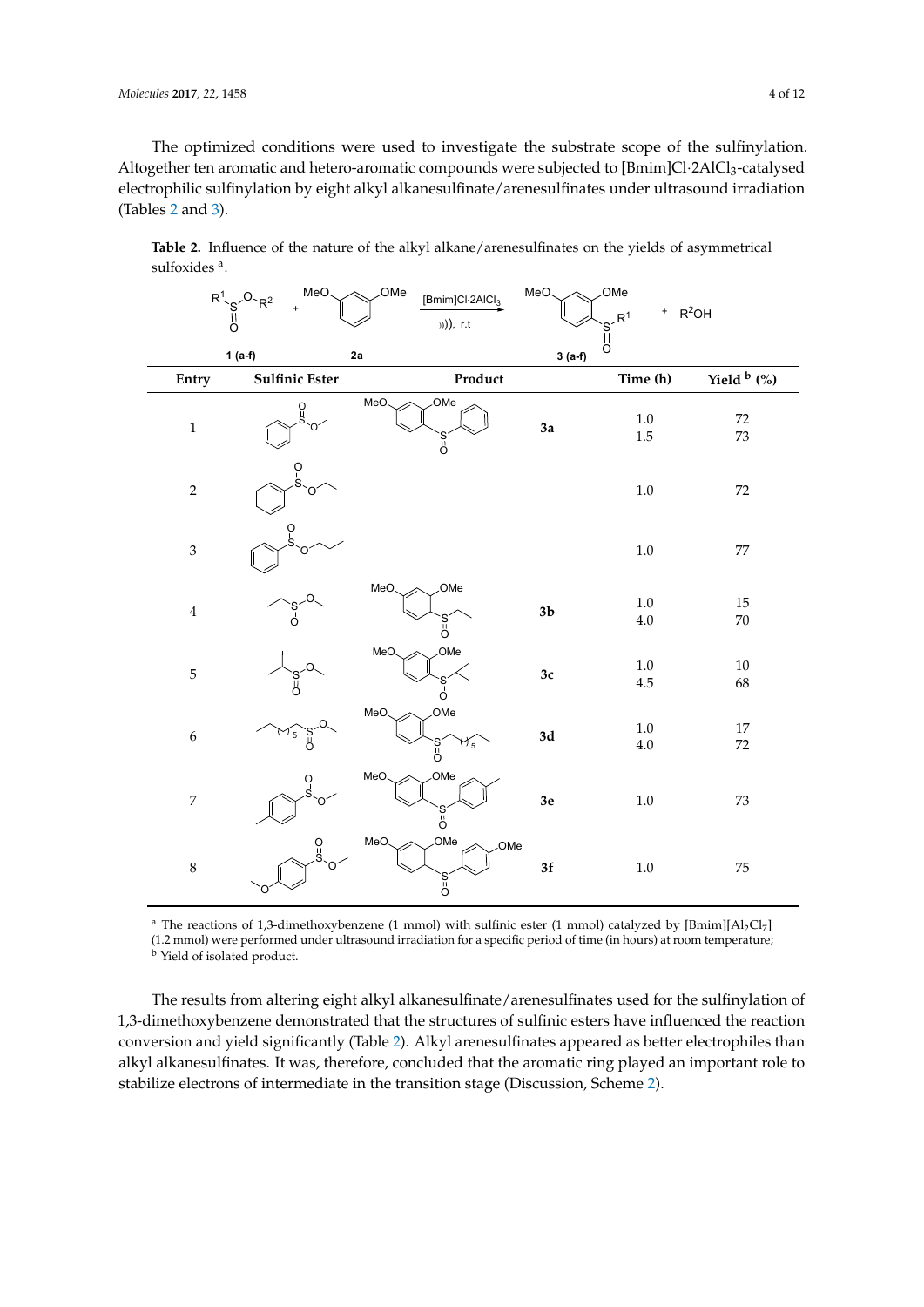| Entry            | $\bold{Arene}$              | Product                              |                                       | Time (h) | Yield $\frac{b}{c}$ (%) |
|------------------|-----------------------------|--------------------------------------|---------------------------------------|----------|-------------------------|
| $\,1\,$          | OMe                         | OMe<br>`S<br>Ö                       | $3\mathrm{g}$                         | $1.0\,$  | 61                      |
| $\sqrt{2}$       | OMe<br>OMe                  | OMe<br>OMe<br>`s<br>Ö                | 3h                                    | $1.0\,$  | 68                      |
| $\mathfrak{Z}$   | .OH<br>Me                   | Me<br>-OH<br>$\frac{S}{O}$<br>11(3i) | HO.<br>Me<br>$\frac{S}{O}$<br>89(3i') | $1.0\,$  | $75\,$                  |
| $\bf 4$          | Me<br>N <sub>N</sub><br>`Me | Me<br>Ń<br>Me<br>$\int_{0}^{8}$      | 3j                                    | $1.0\,$  | 81                      |
| $\overline{5}$   | OMe                         | OMe<br>$\int_{0}^{\infty}$           | 3k                                    | $2.0\,$  | 58                      |
| $\boldsymbol{6}$ | OMe                         | MeO.<br>s<br>Ö                       | 31                                    | $3.0\,$  | 53                      |
| $\boldsymbol{7}$ | $M_e^{\prime}$              | Me<br>`S´<br>Ö                       | 3m                                    | $0.5\,$  | $73\,$                  |
| $\,8\,$          | Ĥ                           | н<br>`S<br>Ö                         | 3n                                    | $0.5\,$  | $40\,$                  |
| $\mathbf{9}$     |                             | S <sub>0</sub>                       | 3p                                    | $\,8\,$  | 13                      |
| $10\,$           |                             | $\frac{S}{O}$                        | 3q                                    | $\,8\,$  | $\boldsymbol{6}$        |

<span id="page-5-0"></span>**Table 3.** Influence of the nature of the aromatic compounds on the sulfinylation using methyl benzenesulfinate <sup>a</sup>. role to stabilize electrons of intermediate in the transition stage (Discussion, Scheme 2). role to stabilize electrons of intermediate in the transition stage (Discussion, Scheme 2). role to stabilize electrons of intermediate in the transition stage (Discussion, Scheme 2). role to stabilize electrons of intermediate in the transition stage (Discussion, Scheme 2). role to stabilize electrons of intermediate in the transition stage (Discussion, Scheme 2). **Table 3.** Influence of the nature of the aromatic compounds on the sulfinylation using methyl benzenesulfinate a **Table 3. Influence of the aromatic compounds on the substantial substantial benzenesulfinate aromatic compounds on the substantial benzenesulfinate and substantial benzenesulfinate and substantial benzenesulfinate and s Table 3. Influence of the aromatic compounds on the aromatic compounds on the substitution using methyl benzenesulfinate**  $\alpha$ **.** 

The reactions of arene (1 mmol) with methyl benzenesulfinate (1 mmol) catalyzed by [Bmim][ $Al_2Cl_7$ ] (1.2 mmol) re performed under ultrasound irradiation for a specific p he reactions of arene (1 mmol) with methyl benzenesulfinate (1 mmol) catalyzed by [Bmim][Al<sub>2</sub>Cl<sub>7</sub>] (1.2 mmol) reactions of arene (1.1 mmol) while the thyl benzeffestimate (1.1 mmol) catalyzed by [binim][Al2Cl7] (1.2 mmol) re performed and temperature maddition for a specific  $\frac{1}{2}$  meached under ultrasonum metric performance (in time of transportation for  $\frac{1}{2}$  mmol) <sup>a</sup> The reactions of arene (1 mmol) with methyl benzenesulfinate (1 mmol) catalyzed by [Bmim][Al<sub>2</sub>Cl<sub>7</sub>] (1.2 mmol) were performed under ultrasound irradiation for a specific period of time (in hours) at room temperature, <sup>b</sup> Yield of isolated product.

 $\sigma$ 

a The reactions of arene (1 mmol) with methyl benzenesulfinate (1 mmol) catalyzed by [Bmim][Al2Cl7] a The reactions of arene (1 mmol) with methyl benzenesulfinate (1 mmol) catalyzed by [Bmim][Al2Cl7]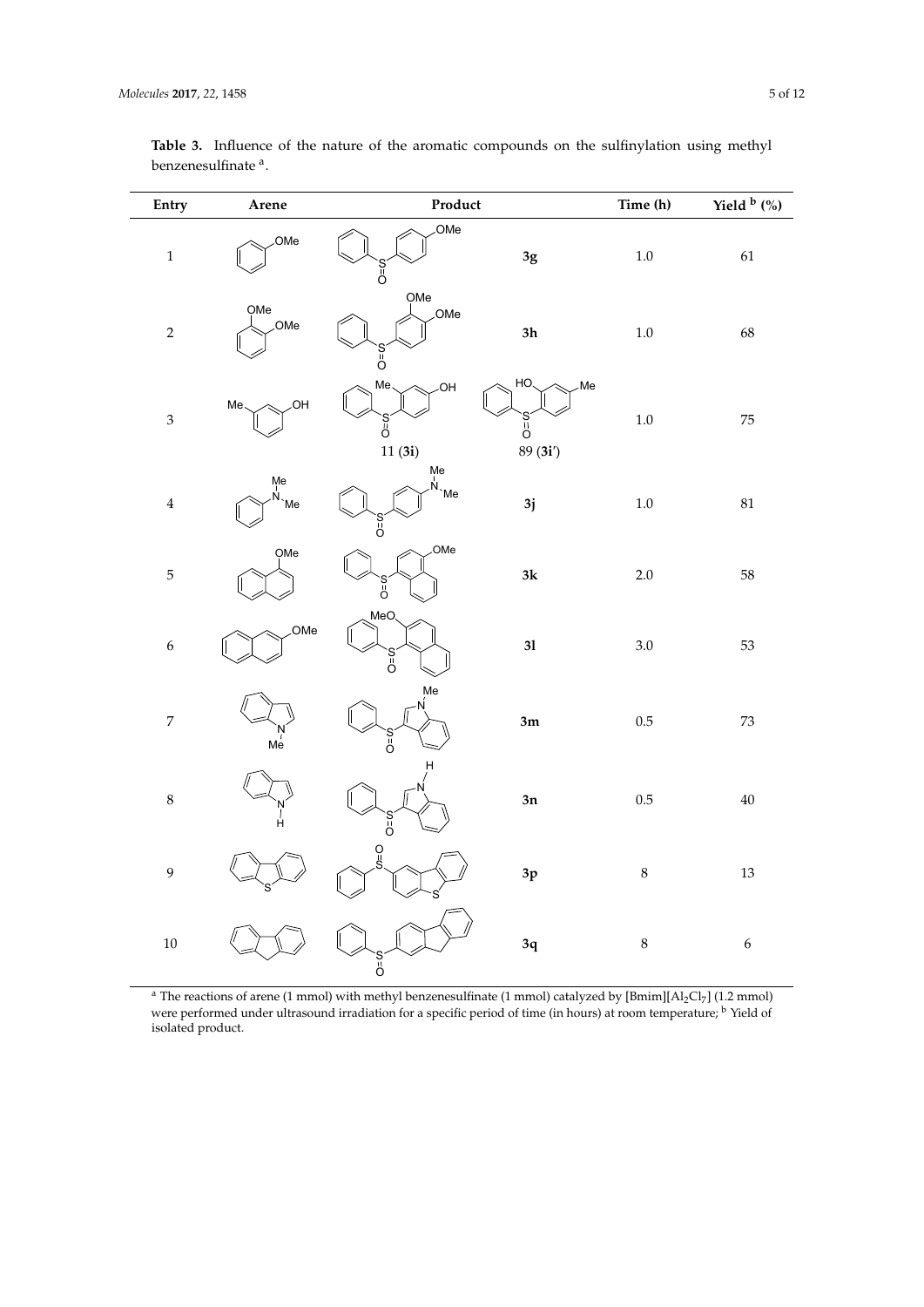<span id="page-6-0"></span>

**Scheme 2.** A plausible mechanism for the sulfinylation of aromatic compounds with alkyl arenesulfinates using  $[Bmim][Al_2Cl_7]$ .

In the next series of experiments on the influences of substituted benzene or substituted In the next series of experiments on the influences of substituted benzene or substituted polycyclic polycyclic benzenoid hydrocarbons, benzene, naphthalene and phenanthrene were selected as model benzenoid hydrocarbons, benzene, naphthalene and phenanthrene were selected as model substrates. substrates. The results displayed that the reactions of benzene and naphthalene with methyl The results displayed that the reactions of benzene and naphthalene with methyl benzenesulfinate did benzenesulfinate did not occur, while the reaction of phenanthrene worked slowly to obtain a low not occur, while the reaction of phenanthrene worked slowly to obtain a low yield of sulfoxide (4%) we cover, we are considered by presummation we hours. Further experiments on the electrophilic sulfinylation of under ultrasound irradiation for three hours. Further experiments on the electrophilic sulfinylation of electron rich arenes with methyl benzenesulfinate demonstrated that sulfoxide products were obtained sulfoxide products were obtained in moderate to good yield after much shorter reaction times in moderate to good yield after much shorter reaction times (generally 1 h) under ultrasound irradiation, especially most sulfinyl groups were predominantly located at *para* position compared with the former activating substituents on aromatic substrates in order to reduce the steric hindrance (Entries 1–6, Table [3\)](#page-5-0). Contrarily, a sulfinyl group was favorably occupied at the *ortho* position compared with hydroxyl group in order to reach a lower transition free energy and more stable product from the formation of intra-hydrogen bond between hydroxyl group and sulfinyl group (Entry 3, Table [3\)](#page-5-0).

In the continuation of substrate investigation, the reactions of indole derivatives and methyl benzenesulfinate showed that the amount of sulfoxide formed from the sulfinylation of indole was obtained in a lower yield than it from the sulfinylation of 1-methylindole due to a complex formation between indole and  $[\text{Bmin}][\text{Al}_2\text{Cl}_7]$  (Entries 7 and 8, Table [3\)](#page-5-0).

With advantages of  $[\text{Bmin}][\text{Al}_2\text{Cl}_7]$  on enhanced reactivity and mildness, the reusability of [Bmim][Al<sub>2</sub>Cl<sub>7</sub>] was focused on for examination. The [Bmim][Al<sub>2</sub>Cl<sub>7</sub>] collected after separation from the previous reactions was washed with diethyl ether, subsequently evaporated under reduced pressure at 80 ◦C for 30 min and obtained in 82% of recycled yield. The structure of recovered catalyst at the fourth recycle time was comparable with that of the fresh [Bmim][Al<sub>2</sub>Cl<sub>7</sub>] by <sup>1</sup>H-NMR spectra. The recycled  $[\text{Bmin}][\text{Al}_2\text{Cl}_7]$  was used for the sulfinylation of 1,3-dimethoxybezene with methyl benzenesulfinate as that of the optimized experiment presented in Entry 1, Table [2.](#page-4-0) The catalytic efficiency of  $[\text{Bmim}][\text{Al}_2\text{Cl}_7]$  did not drop significantly even after three runs of being reused and recycled (Figure [1\)](#page-7-0).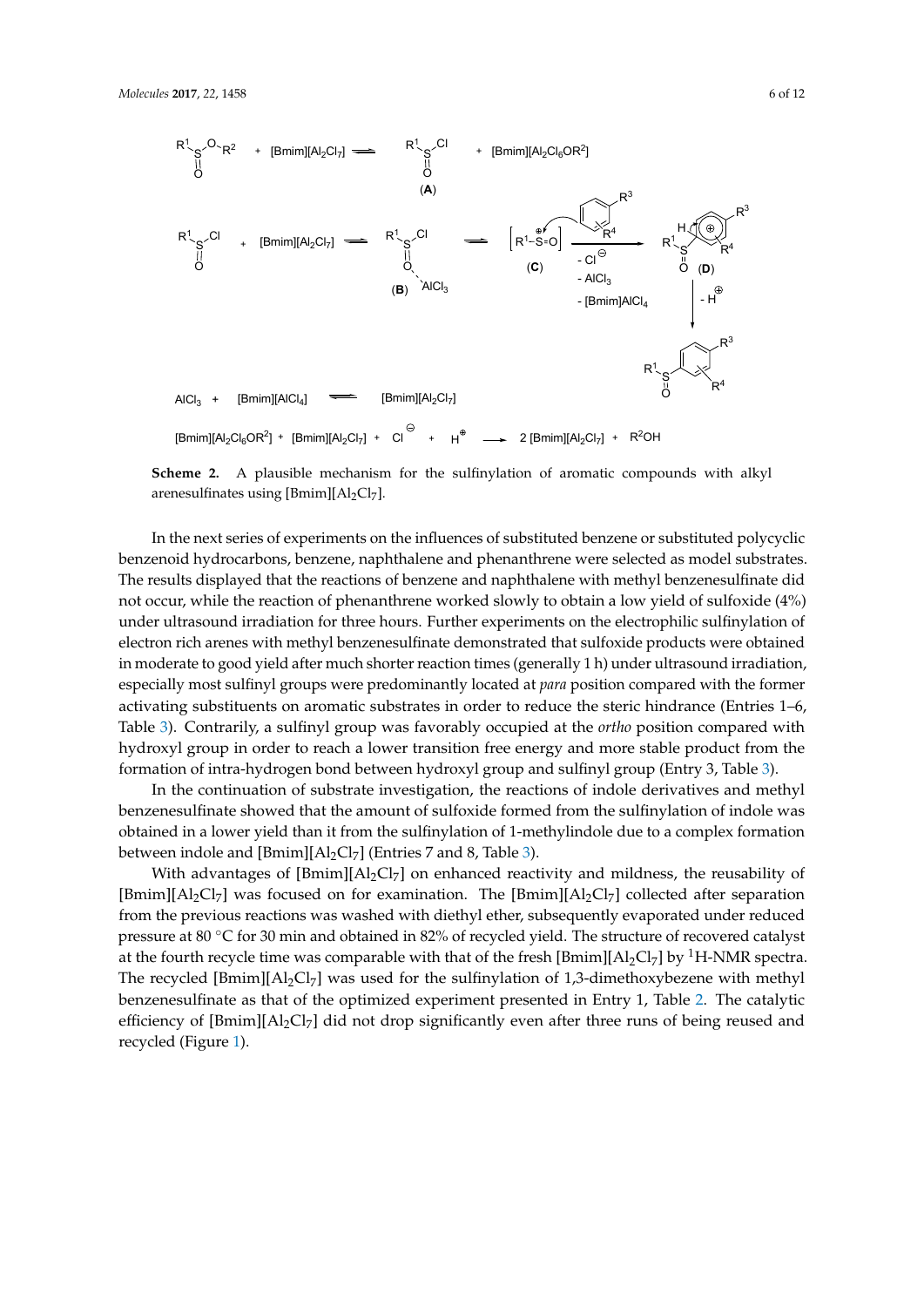<span id="page-7-0"></span>

**Figure 1.** Reusability of [Bmim][Al<sub>2</sub>Cl<sub>7</sub>] (1.2 mmol) in the sulfinylation of 1,3-dimethoxybenzene with methyl benzenesulfinate (1 mmol) under one-hour of ultrasound irradiation. (1 mmol) with methyl benzenesulfinate (1 mmol) under one-hour of ultrasound irradiation.

# **3. Discussion 3. Discussion**

According to several previous investigations on the formation of arenesulfinyl chloride According to several previous investigations on the formation of arenesulfinyl chloride intermediates occurred reversibly from the corresponding alkyl arenesulfinates in the presence of intermediates occurred reversibly from the corresponding alkyl arenesulfinates in the presence of hydrogen chloride and chloride ions [41], arenesulfinyl chlorides (**A**) are obviously generated and hydrogen chloride and chloride ions [\[41\]](#page-12-5), arenesulfinyl chlorides (**A**) are obviously generated and preserved under chloroaluminate-based 1-butyl-3-methylimidazole chloride (N = 0.67) owing to a preserved under chloroaluminate-based 1-butyl-3-methylimidazole chloride (N = 0.67) owing to a large number of chloride ions. Subsequently, the formation of sulfoxide can be explained by a mechanism similar to that of the Friedel-Crafts sulfonylation of arenes [\[42\]](#page-12-6), and the sulfenylation of indole [\[43\]](#page-12-7). It meant that a complex (B) of arenesulfinyl chloride with AlCl<sub>3</sub> in [Bmim][Al<sub>2</sub>Cl<sub>7</sub>] was formed and then released sulfinyl cation (C) which was efficiently stabilized by delocalized electrons of benzene. After that, an intermediate (D) could be produced by an eletrophilic sulfinylation of electron rich arenes with sulfinyl cation. Finally, a loss of a proton from (D) produced the sulfo[xid](#page-6-0)e product (Scheme 2).

#### **4. Materials and Methods**

#### **4. Materials and Methods**  *4.1. Instrumentation*

Microwave irradiation was performed by means of a CEM Discover microwave oven produced by CEM Corporation, Matthews, NC, USA. Ultrasound irradiation was performed by means of a BRANSON 1510 ultrasonic bath, operating at 40 kHz with a power output of 70 W. GC/MS analyses were performed on a Hewlett Packard 6890 GC series II, apparatus of MS 5975C with a triple-axis detector equipped with a J and W DB-5MS capillary column (30 m, 0.25 mm i.d., 0.25 µm film thickness) and a Hewlett Packard 7683B autosampler. LC/MS analyses were performed on a micrOTOF-QII-ESI-Qq-TOF (Bruker Daltonics, Bremen, Germany) with UV/VIS and MS detector, the heated capillary of iron trap mass spectrometer was set to 350 ◦C, reverse column ACE 3C18 (5  $\mu$ m  $\times$  4.6  $\times$  150 mm) and ESI (electrospray ionization):  $\mu$ QTOF Bruker. NMR spectra were recorded on a Brüker 500 NMR spectrometer at 500 MHz  $(^1H)$  and 125 MHz  $(^{13}C)$ .

#### *4.2. Chemicals*

All commercially available chemicals used were from Aldrich and analyzed for authenticity and purity by GC/MS before being used.

Preparation of commercially unavailable alkyl alkanesulfinates/arenesulfinates: A solution of *N*-bromosuccinimide (6 mmol, 1.067 g) dissolved in methanol (5 mL) and ethyl acetate (1 mL) was added dropwise into the 25 mL two-neck round-bottom flask already containing thiol (3 mmol) in methanol (5 mL), and then 4 mL of methanol was poured additionally up to 14 mL total amount. The flask was placed into an ultrasound bath where the mixture of reactants was exposed to ultrasound irradiation for a specific period of time. Subsequently, the reaction mixture was extracted with dichloromethane  $(4 \times 15 \text{ mL})$ . The combined extracts were neutralized with a saturated solution of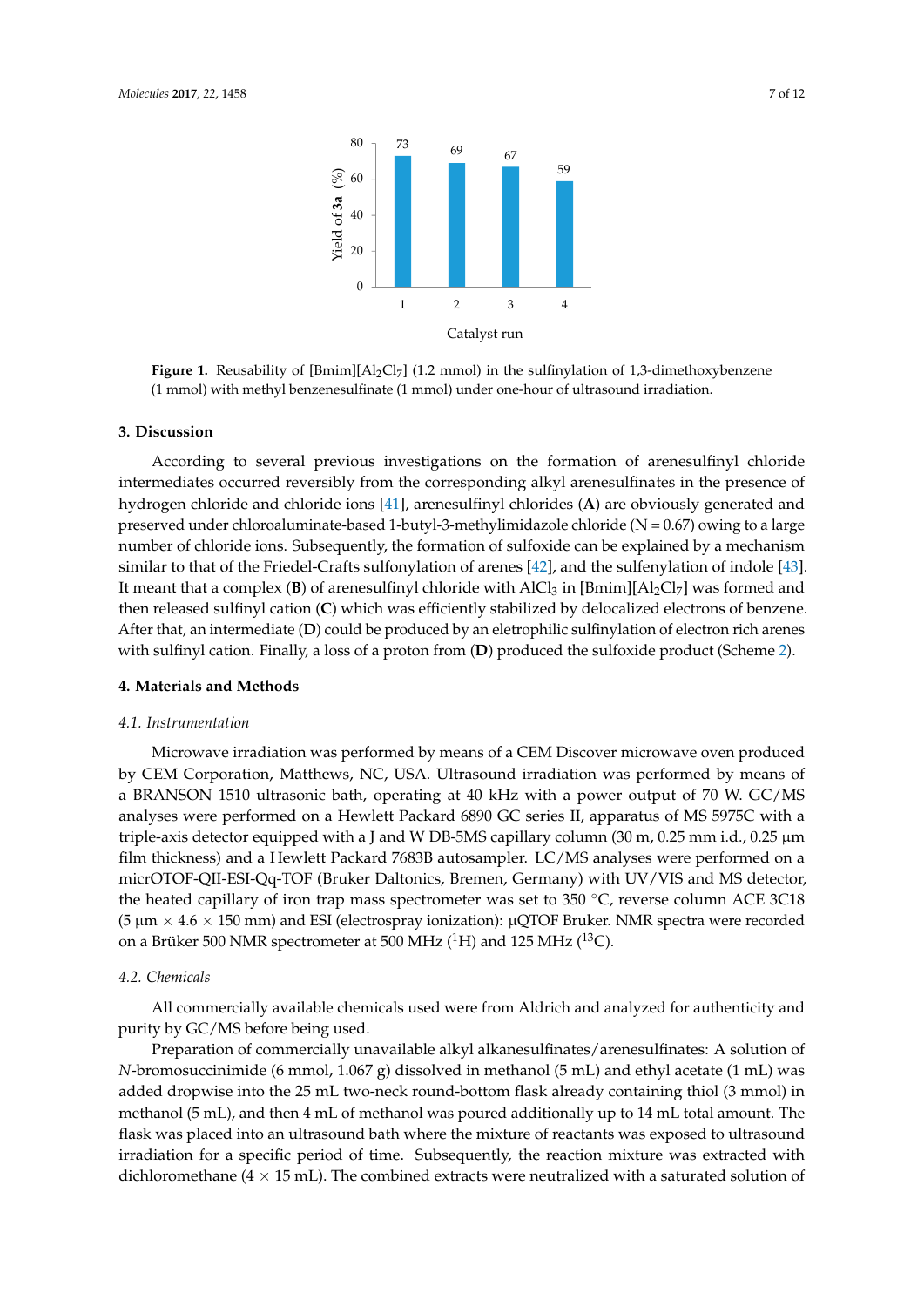NaHCO<sub>3</sub>, washed with water until neutral, and then dried by anhydrous Na<sub>2</sub>SO<sub>4</sub>. After removal of the solvent by rotary evaporation, the remaining crude product was analyzed by GC/MS and purified by column chromatography using eluent as a mixture of *n*-hexane and dichloromethane (6:4 *v/v*). The identity and purity of all sulfinic esters obtained were confirmed by  ${}^{1}H\text{-NMR}$ ,  ${}^{13}C\text{-NMR}$  and GC/MS to make sure purity >99% (according to analysis by GC/MS) [\[44\]](#page-12-8).

Preparation of [Bmim]Cl·2AlCl3: An amount of 1-methylimidazole (10 mmol, 1.745 g) and *n*-butyl chloride (11 mmol, 1.018 g) were sequentially added into a 25 mL round-bottom flask assembled with the condenser. The reaction mixture was stirred magnetically with 250 rpm speed at 60–65 °C for 24 h. After cooling down to room temperature, the reaction mixture was washed with diethyl ether (5 × 10 mL) until no trace of *n*-butyl chloride, as well as 1-methylimidazole in a solution of diethyl ether were detected by thin layer chromatography (TLC) and gas chromatography (GC). The other solution containing recyclable [Bmim]Cl was evaporated under reduced pressure at 80 ◦C for 30 min to afford a light yellow liquid in high yield (88%). The identity and purity of [Bmim]Cl obtained were analyzed by  ${}^{1}$ H-NMR,  ${}^{13}$ C-NMR and LC/MS spectroscopy. In continuation of the preparation of [Bmim]Cl·2AlCl3, an amount of aluminum chloride (4 mmol, 0.534 g) was added slowly into a 10 mL round-bottom flask containing [Bmim]Cl (2 mmol, 0.349 g). After that, the reaction mixture were stirred magnetically at room temperature for 12 h. The identity and purity of acidic catalyst, [Bmim]Cl·2AlCl<sub>3</sub>, were checked by <sup>1</sup>H-NMR and integrated as follows: <sup>1</sup>H-NMR (500 MHz, D<sub>2</sub>O): δ (ppm) 8.65 (s, 1H), 7.43 (s,1H), 7.38 (s, 1H), 4.14 (t, *J* = 7.0 Hz, 2H), 3.84 (s, 3H), 1.77–1.82 (m, 2H), 1.23–1.30 (m, 2H), 0.87 (t, *J* = 7.5 Hz, 3H).

## *4.3. General Procedure for the Sulfinylation of Aromatic Compound with Sulfinic Ester under Ultrasound Irradiation*

An amount of sulfinic ester (1 mmol),  $[\text{Bmin}][\text{Al}_2\text{Cl}_7]$  (1.2 mmol, 0.530 g) and aromatic compound (1 mmol) were sequentially added into a test-tube ( $d = 1.5$  cm,  $h = 16$  cm) sealed with its cap. The flask was placed into an ultrasound bath where the mixture of reactants was exposed to ultrasound irradiation for a specific period of time. Subsequently, the reaction mixture was extracted with ethyl acetate ( $3 \times 15$  mL). The combined extracts were dried by anhydrous Na<sub>2</sub>SO<sub>4</sub>. After the removal of the solvent by rotary evaporation, the residue was purified by column chromatography using eluent as a mixture of *n*-hexane and ethyl acetate.

## *4.4. Spectroscopic Data*

The identity and purity of all products reported were confirmed by  ${}^{1}$ H-NMR,  ${}^{13}$ C-NMR, and LC/MS. The unknown NMR spectroscopic data are described below and well-known compounds (**3g** [\[45\]](#page-12-9), **3i [\[32\]](#page-11-17)**, **3i**<sup>0</sup> [\[32\]](#page-11-17), and **3k [\[32\]](#page-11-17)**) have been found compatible with those reported in the literature.

*2,4-Dimethoxy-1-(phenylsulfinyl)benzene* (**3a**). Light brown liquid, <sup>1</sup>H-NMR (500 MHz, CDCl3): δ (ppm) 7.73 (d, *J* = 8.5 Hz, 1H), 7.66 (dd, *J* = 2.0 Hz, *J* = 8.0 Hz, 2H), 7.38–7.41 (m, 3H), 6.62 (dd, *J* = 2.0 Hz, *J* = 8.5 Hz, 1H), 6.39 (d, *J* = 2.0 Hz, 1H), 3.80 (s, 3H), 3.77 (s, 3H). <sup>13</sup>C-NMR (125 MHz, CDCl3): δ (ppm) 163.53, 157.30, 146.01, 130.56, 128.87 (2C), 126.55, 125.04 (2C), 124.90, 105.70, 98.95, 55.69, 55.58. HRMS-ESI: *m/z* [M + H]<sup>+</sup> calcd. for C14H14SO3, 263.0736; found, 263.0732.

2,4-Dimethoxy-1-(ethylsulfinyl)benzene (3b). Light brown liquid, <sup>1</sup>H-NMR (500 MHz, CDCl<sub>3</sub>): δ (ppm) 7.64 (d, *J* = 8.5 Hz, 1H), 6.67 (dd, *J* = 8.5 Hz, *J* = 2.5 Hz, 1H), 6.45 (d, *J* = 2.5 Hz, 1H), 3.84 (s, 3H), 3.83 (s, 3H), 2.97–3.05 (m, 1H), 2.73–2.81 (m, 1H), 1.18 (t, *J* = 7.5 Hz, 3H). <sup>13</sup>C-NMR (125 MHz, CDCl3): δ (ppm) 163.30, 156.36, 127.14, 121.74, 105.20, 98.77, 55.69, 55.61, 46.89, 5.64. HRMS-ESI: *m/z* [M + H]<sup>+</sup> calcd. for  $C_{10}H_{14}SO_3$ , 215.0736; found, 215.0758.

*2,4-Dimethoxy-1-(2-propylsulfinyl)benzene* (**3c**). Light brown liquid, <sup>1</sup>H-NMR (500 MHz, CDCl3): δ (ppm) 7.62 (d, *J* = 8.5 Hz, 1H), 6.66 (dd, *J* = 8.5 Hz, *J* = 2.0 Hz, 1H), 6.45 (d, *J* = 2.0 Hz, 1H), 3.84 (s, 3H), 3.83 (s, 3H), 3.04–3.10 (m, 1H), 1.35 (d, *J* = 7.0 Hz, 3H), 1.03 (d, *J* = 6.5 Hz, 3H). <sup>13</sup>C-NMR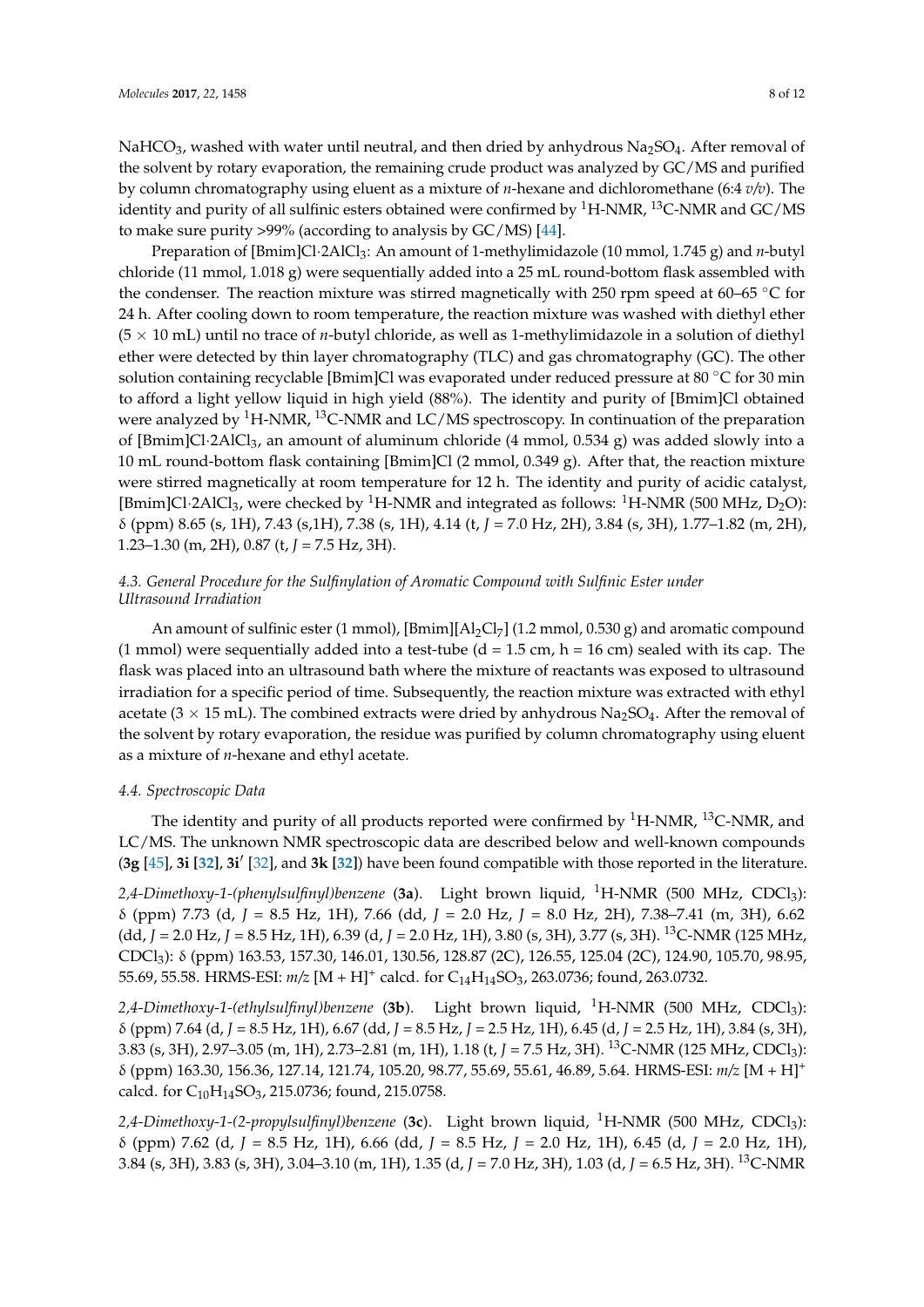(125 MHz, CDCl3): δ (ppm) 163.27, 156.80, 127.72, 120.72, 105.17, 98.61, 55.60, 55.51, 51.23, 16.82, 12.72. HRMS-ESI:  $m/z$  [M + H]<sup>+</sup> calcd. for C<sub>11</sub>H<sub>16</sub>SO<sub>3</sub>, 229.0893; found, 229.0907.

*2,4-Dimethoxy-1-(octylsulfinyl)benzene* (**3d**). Light brown liquid, <sup>1</sup>H-NMR (500 MHz, CDCl3): δ (ppm) 7.67 (d, *J* = 9.0 Hz, 1H), 6.67 (dd, *J* = 8.5 Hz, *J* = 2.0 Hz, 1H), 6.46 (d, *J* = 2.0 Hz, 1H), 3.84 (s, 6H), 2.94–2.98 (m, 1H), 2.75–2.78 (m, 1H), 1.79–1.82 (m, 1H), 1.58–1.61 (m, 1H), 1.24–1.29 (m, 10H), 0.86 (*t*, *J* = 7.0 Hz, 3H). <sup>13</sup>C-NMR (125 MHz, CDCl3): δ (ppm) 163.31, 156.36, 126.84, 122.46, 105.35, 98.81, 55.72, 55.63, 54.13, 31.75, 29.15, 29.03, 28.68, 22.59, 21.97, 14.04. HRMS-ESI: *m/z* [M + H]<sup>+</sup> calcd. for  $C_{16}H_{26}SO_3$ , 299.1675; found, 299.1675.

2,4-Dimethoxy-1-(p-tolylsulfinyl)benzene (3e). Light brown liquid, <sup>1</sup>H-NMR (500 MHz, CDCl<sub>3</sub>): δ (ppm) 7.73 (d, *J* = 8.5 Hz, 1H), 7.54 (d, *J* = 8.5 Hz, 2H), 7.21 (d, *J* = 8.0 Hz, 2H), 6.63 (dd, *J* = 2.5 Hz, *J* = 8.5 Hz, 1H), 6.39 (d, *J* = 2.5 Hz, 1H), 3.80 (s, 3H), 3.76 (s, 3H), 2.34 (s, 3H). <sup>13</sup>C-NMR (125 MHz, CDCl3): δ (ppm) 164.05, 157.82, 143.25, 141.64, 130.21 (2C), 127.06, 125.81 (2C), 125.48, 106.19, 99.54, 56.31, 56.20, 21.98. HRMS-ESI: *m*/*z* [M + H]<sup>+</sup> calcd. for C15H16SO3, 277.0893; found, 277.0892.

*2,4-Dimethoxy-1-((4-methoxyphenyl)sulfinyl)benzene* (**3f**). Light brown liquid, <sup>1</sup>H-NMR (500 MHz, CDCl3): δ (ppm) 7.76 (d, *J* = 8.5 Hz, 1H), 7.58 (dd, *J* = 7.0 Hz, *J* = 2.0 Hz, 2H), 6.91 (dd, *J* =7.0 Hz, *J* = 2.0 Hz, 2H), 6.64 (dd, *J* = 8.5 Hz, *J* = 2.0 Hz, 1H), 6.39 (d, *J* = 2.0 Hz, 1H), 3.81 (s, 3H), 3.80 (s, 3H), 3.74 (s, 3H). <sup>13</sup>C-NMR (125 MHz, CDCl3): δ (ppm) 163.37, 161.60, 157.05, 137.11, 127.21 (2C), 126.24, 124.96, 114.36 (2C), 105.44, 98.95, 55.69, 55.59, 55.42. HRMS-ESI: *m*/*z* [M+H]<sup>+</sup> calcd. for C15H26SO4, 293.0842; found, 293.0848.

*1,2-Dimethoxy-4-(phenylsulfinyl)benzene* (**3h**). Light brown liquid, <sup>1</sup>H-NMR (500 MHz, CDCl<sub>3</sub>): δ (ppm) 7.59 (dd, *J* = 1.5 Hz, *J* = 8.0 Hz, 2H), 7.41–7.45 (m, 3H), 7.19 (dd, *J* = 2.0 Hz, *J* = 8.0 Hz, 1H), 7.13 (d,  $J = 2.0$  Hz, 1H), 6.89 (d,  $J = 8.5$  Hz, 1H), 3.86 (s, 3H), 3.84 (s, 3H). <sup>13</sup>C-NMR (125 MHz, CDCl<sub>3</sub>): δ (ppm) 151.79, 150.19, 145.97, 137.13, 130.88, 129.30 (2C), 124.70 (2C), 118.99, 111.21, 107.39, 56.22, 56.19. HRMS-ESI:  $m/z$  [M + H]<sup>+</sup> calcd. for C<sub>14</sub>H<sub>14</sub>SO<sub>3</sub>, 263.0736; found, 263.0764.

*N,N-Dimethyl-4-(phenylsulfinyl)aniline* (**3j**). White solid, m.p. 130–131 ◦C [\[46\]](#page-12-10), <sup>1</sup>H-NMR (500 MHz, DMSO): δ (ppm) 7.62 (dd, *J* = 1.5 Hz, *J* = 8.0 Hz, 2H), 7.42–7.50 (m, 5H), 6.70 (dd, *J* = 2.0 Hz, *J* = 7.0 Hz, 2H), 3.01 (s, 6H). <sup>13</sup>C-NMR (125 MHz, DMSO): δ (ppm) 152.54, 146.38, 130.93, 130.30, 129.07 (2C), 127.83 (2C), 124.71 (2C), 112.08 (2C), 40.21 (2C). HRMS-ESI:  $m/z$  [M + H]<sup>+</sup> calcd. for C<sub>14</sub>H<sub>15</sub>NSO, 246.0947; found, 246.0946.

*2-Methoxy-1-(phenylsulfinyl)napthalene* (**3l**). White solid, m.p. 100–101 ◦C [\[47\]](#page-12-11), <sup>1</sup>H-NMR (500 MHz, CDCl3): δ (ppm) 8.70 (dd, *J* = 8.5 Hz, *J* = 1.0 Hz, 1H), 7.96 (d, *J* = 9.5 Hz, 1H), 7.78 (dt, *J* = 8.0 Hz, *J* = 1.0 Hz, 1H), 7.64 (dd, *J* = 1.0 Hz, *J* = 8.5 Hz, 2H), 7.45–7.49 (m, 1H), 7.35–7.42 (m, 4H), 7.28 (d,  $J = 9.0$  Hz, 1H), 3.96 (s, 3H) [\[47\]](#page-12-11). <sup>13</sup>C-NMR (125 MHz, CDCl<sub>3</sub>):  $\delta$  (ppm) 157.52, 145.26, 134.96, 131.99, 129.72, 129.64, 128.83 (2C), 128.79, 128.21, 124.65, 124.48 (2C), 123.74, 123.26, 113.32, 57.10. MS  $(C_{17}H_{14}SO_2)$ :  $m/z = 282[M]^+$ , 266, 234, 127, 77.

*1-Methyl-3-(phenylsulfinyl)indole* (**3m**). White solid, m.p. 120–120.5 ◦C [\[48\]](#page-12-12), <sup>1</sup>H-NMR (500 MHz, DMSO): δ (ppm) 8.10 (s, 1H), 7.64 (dd, *J* = 1.5 Hz, *J* = 8.0 Hz, 2H), 7.50–7.54 (m, 3H), 7.46 (tt, *J* = 7.0 Hz, *J* = 1.0 Hz, 1H), 7.25 (dd, *J* = 8.0 Hz, *J* = 1.0 Hz, 1H), 7.22 (td, *J* = 8.0 Hz, *J* = 1.0 Hz, 1H), 7.01 (td, *J* = 8.0 Hz, *J* = 1.0 Hz, 1H), 3.85 (s, 3H) [\[48\]](#page-12-12).13C-NMR (125 MHz, DMSO): δ (ppm) 144.91, 137.56, 134.15, 129.99, 128.99 (2C), 124.39 (2C), 123.58, 122.85, 120.90, 119.05, 115.33, 111.14, 33.02. HRMS-ESI: *m/z* [M + H]<sup>+</sup> calcd. for  $C_{15}H_{13}$ NSO, 256.0791; found, 256.0782.

*3-(Phenylsulfinyl)indole* (**3n**). White solid, m.p. 126–127 ◦C [\[48\]](#page-12-12), <sup>1</sup>H-NMR (500 MHz, DMSO): δ (ppm) 11.93 (s, 1H), 8.11 (d, *J* = 3.0 Hz, 1H), 7.63–7.66 (m, 2H), 7.50–7.54 (m, 3H), 7.44–7.48 (m, 2H), 7.23 (d, *J* = 8.0 Hz, 1H), 7.15 (td, *J* = 8.0 Hz, *J* = 1.0 Hz, 1H), 6.94–6.97 (m, 1H) [\[47\]](#page-12-11). <sup>13</sup>C-NMR (125 MHz, DMSO): δ (ppm) 144.98, 137.06, 130.81, 129.95, 128.99 (2C), 124.42 (2C), 123.18, 122.85, 120.66, 119.00, 116.33, 112.71. HRMS-ESI:  $m/z$  [M + H]<sup>+</sup> calcd. for C<sub>14</sub>H<sub>11</sub>NSO, 242.0634; found, 242.0634.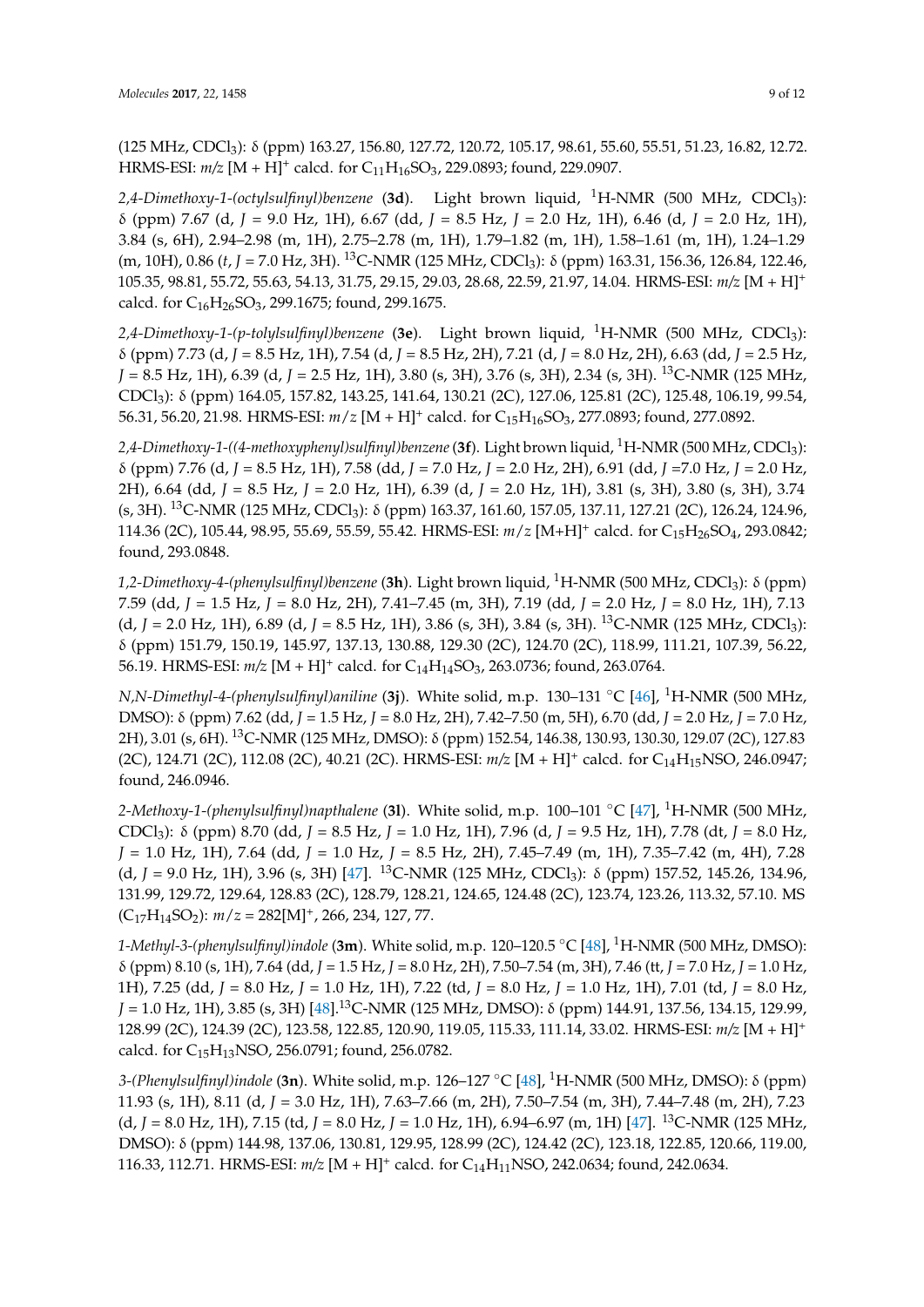*2-(Phenylsulfinyl)dibenzo[b,d]thiophene* (**3p**). White solid, <sup>1</sup>H-NMR (500 MHz, CDCl3): δ (ppm) 8.55 (d, *J* = 1.0 Hz, 1H), 8.22–8.24 (m, 1H), 7.90 (d, *J* = 8.0 Hz, 1H), 7.85–7.87 (m 1H), 7.71 (dd, *J* = 8.0 Hz, *J* = 1.5 Hz, 2H), 7.59 (dd, *J* = 8.5 Hz, *J* = 1.5 Hz, 1H), 7.51–7.52 (m, 2H), 7.44–7.47 (m, 3H). <sup>13</sup>C-NMR (125 MHz, CDCl3) and HSQC: δ (ppm) 145.77, 142.46, 141.88, 139.89, 136.21, 134.69, 131.17, 129.43 (2C), 127.63, 124.93 (3C), 123.75, 122.94, 122.66, 122.15, 118.19. HRMS-ESI: *m/z* [M + H]<sup>+</sup> calcd. for  $C_{18}H_{12}S_2O$ , 309.0402; found: 309.0403.

*2-(Phenylsulfinyl)-9H-fluorene* (**3q**). White solid, <sup>1</sup>H-NMR (500 MHz, CDCl3): δ (ppm) 7.82–7.85 (m, 2H), 7.78 (d, *J* = 7.0 Hz, 1H), 7.67–7.70 (m, 2H), 7.65 (dd, *J* = 8.0 Hz, *J* = 2.0 Hz, 1H), 7.55 (d, *J* = 7.5 Hz, 1H), 7.41–7.49 (m, 3H), 7.38 (td, *J* = 7.5 Hz, *J* = 1.0 Hz, 1H), 7.35 (td, *J* = 7.5 Hz, *J* = 1.5 Hz, 1H), 3.91 (s, 1H).  $^{13}$ C-NMR (125 MHz, CDCl<sub>3</sub>):  $\delta$  (ppm) 146.03, 145.08, 144.50, 143.86, 143.71, 140.42, 131.06, 129.45 (2C), 128.03, 127.20, 125.34, 124.90 (2C), 124.26, 121.63, 120.67, 120.56, 37.06. HRMS-ESI: *m/z* [M + H]<sup>+</sup> calcd. for C19H14SO, 291.0838; found, 291.0839.

## **5. Conclusions**

An efficient, highly regio-selective and green synthetic method to prepare sulfoxides has been developed. Sulfinic esters appeared as greener, safer, and more stable electrophiles than sulfinyl chlorides in order to improve the reaction process at room temperature instead of very low temperature. [Bmim]Cl·2AlCl<sup>3</sup> is found out to be a better acidic catalyst owing to its efficiency, easy operation and recyclability. Moreover, ultrasound irradiation has good effects on the yields of sulfoxide products within a shorter reaction time.

**Supplementary Materials:** Supplementary materials are available online. <sup>1</sup>H-NMR and <sup>13</sup>C-NMR of unknown products.

**Acknowledgments:** The authors are grateful to the Vietnam National University of Ho Chi Minh City (VNU-HCM) for financial support (Grant number C2015-18-12).

**Author Contributions:** T.X.T.L. conceived, designed the experiments and wrote the paper; N.-L.T.N. and H.-T.V. performed the experiments and analyzed the data; and F.D. contributed reagents/materials/analysis tools and wrote the paper.

**Conflicts of Interest:** The authors declare no conflict of interest.

## **References**

- <span id="page-10-0"></span>1. Carreno, M.C. Applications of sulfoxides to asymmetric synthesis of biologically active compounds. *Chem. Rev.* **1995**, *95*, 1717–1760. [\[CrossRef\]](http://dx.doi.org/10.1021/cr00038a002)
- <span id="page-10-1"></span>2. Schmied, R.; Wang, G.-X.; Korth, M. Intracellular Na<sup>+</sup> activity and positive inotropic effect of sulmazole in guinea pig ventricular myocardium. *Circ. Res.* **1991**, *68*, 597–604. [\[CrossRef\]](http://dx.doi.org/10.1161/01.RES.68.2.597) [\[PubMed\]](http://www.ncbi.nlm.nih.gov/pubmed/1991358)
- <span id="page-10-2"></span>3. Zifko, U.A.; Rupp, M.; Schwarz, S.; Zipko, H.T.; Maida, E.M. Modafinil in treatment of fatigue in multiple sclerosis. *J. Neurol.* **2002**, *249*, 983–987. [\[CrossRef\]](http://dx.doi.org/10.1007/s00415-002-0765-6) [\[PubMed\]](http://www.ncbi.nlm.nih.gov/pubmed/12195441)
- <span id="page-10-3"></span>4. Nieves, A.V.; Lang, A.E. Treatment of excessive daytime sleepiness in patients with Parkinson's disease with modafinil. *Clin. Neuropharmacol.* **2002**, *25*, 111–114. [\[CrossRef\]](http://dx.doi.org/10.1097/00002826-200203000-00010) [\[PubMed\]](http://www.ncbi.nlm.nih.gov/pubmed/11981239)
- <span id="page-10-4"></span>5. Padmanabhan, S.; Lavin, R.C.; Durant, G.J. Asymmetric synthesis of a neuroprotective and orally active *N*-methyl-D-aspartate receptor ion-channel blocker, CNS 5788. *Tetrahedron Asymmetry* **2000**, *11*, 3455–3457. [\[CrossRef\]](http://dx.doi.org/10.1016/S0957-4166(00)00328-1)
- <span id="page-10-5"></span>6. McTavish, D.; Buckley, M.M.-T.; Heel, R.C. Omeprazole: An updated review of its pharmacology and therapeutic use in acid-related disorders. *Drugs* **1991**, *42*, 138–170. [\[CrossRef\]](http://dx.doi.org/10.2165/00003495-199142010-00008) [\[PubMed\]](http://www.ncbi.nlm.nih.gov/pubmed/1718683)
- 7. Richardson, P.; Hawkey, C.J.; Stack, W.A. Proton pump inhibitors. Pharmacology and rationale for use in gastrointestinal disorder. *Drugs* **1998**, *56*, 307–335. [\[CrossRef\]](http://dx.doi.org/10.2165/00003495-199856030-00002) [\[PubMed\]](http://www.ncbi.nlm.nih.gov/pubmed/9777309)
- 8. Spencer, C.M.; Faulds, D. Esomeprazole. *Drugs* **2000**, *60*, 321–329. [\[CrossRef\]](http://dx.doi.org/10.2165/00003495-200060020-00006) [\[PubMed\]](http://www.ncbi.nlm.nih.gov/pubmed/10983736)
- 9. Okabe, S.; Shimosako, K.; Amagase, K. Pharmacological regulation of gastric acid secretion in the apical membrane of parietal cells; a new target for antisecretory drugs. *J. Physiol. Pharmacol.* **2001**, *52*, 639–656. [\[PubMed\]](http://www.ncbi.nlm.nih.gov/pubmed/11787764)
- 10. Baker, D.E. New drug review: Esomeprazole magnesium (*Nexium*). *Rev. Gastrolenterol. Disord.* **2001**, *1*, 32–41.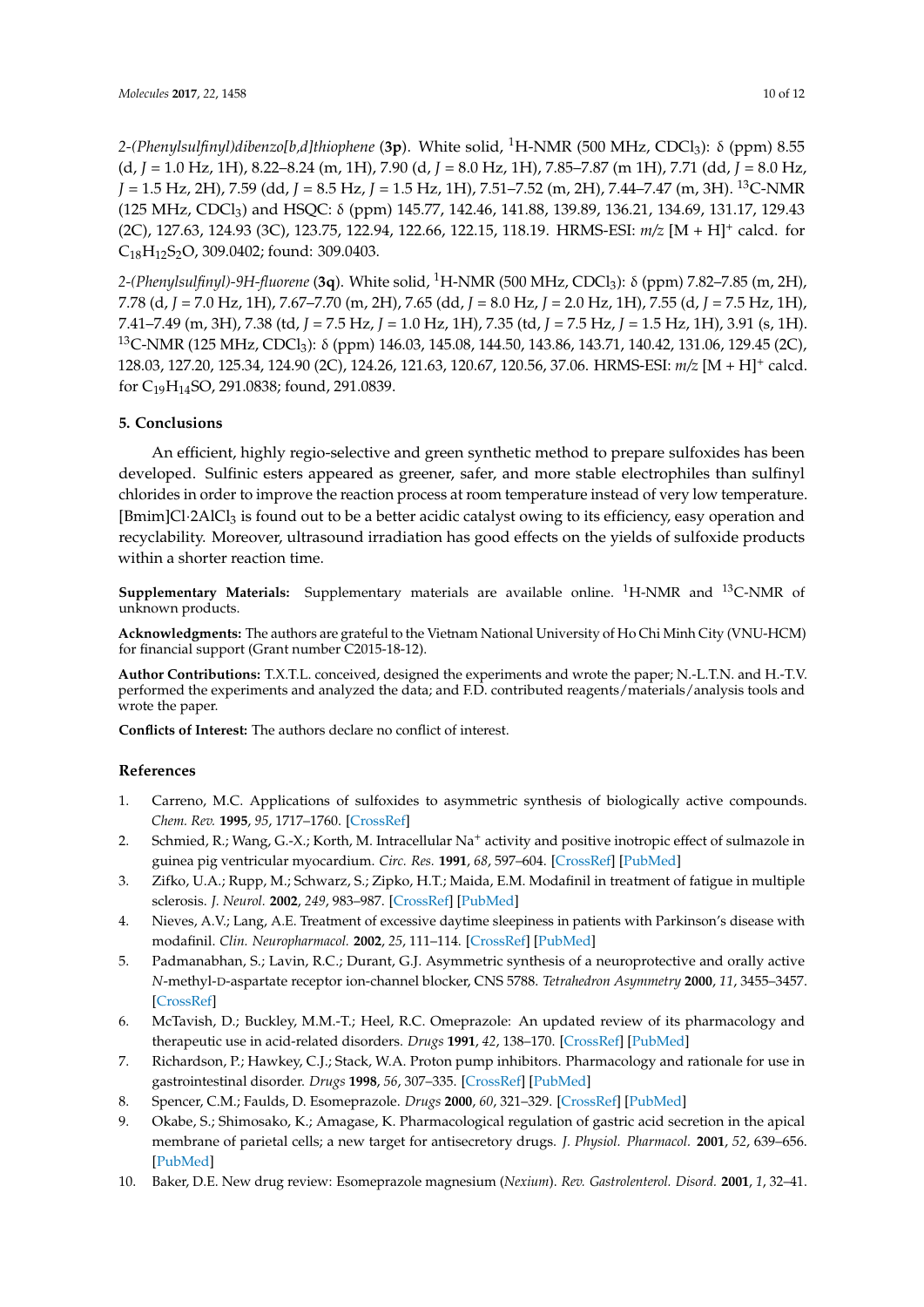- 11. Salas, M.; Ward, A.; Caro, J. Are proton pump inhibitors the first choice for acute treatment of gastric ulcers? A meta analysis of randomized clinical trials. *BMC Gastroenterol.* **2002**, *2*, 17. [\[CrossRef\]](http://dx.doi.org/10.1186/1471-230X-2-17)
- <span id="page-11-0"></span>12. Lai, K.C.; Lam, S.K.; Chu, K.M.; Wong, B.C.Y.; Hui, W.M.; Hu, W.H.C.; Lau, G.K.K.; Wong, W.M.; Yuen, M.F.; Chan, A.O.O.; et al. Lansoprazole for the prevention of recurrences of ulcer complications from long-term low-dose aspirin use. *N. Engl. J. Med.* **2002**, *346*, 2033–2038. [\[CrossRef\]](http://dx.doi.org/10.1056/NEJMoa012877) [\[PubMed\]](http://www.ncbi.nlm.nih.gov/pubmed/12087138)
- <span id="page-11-1"></span>13. Adetumbi, M.A.; Lau, B.H.S. Allium sativum (garlic)-A natural antibiotic. *Med. Hypotheses* **1983**, *12*, 227–237. [\[CrossRef\]](http://dx.doi.org/10.1016/0306-9877(83)90040-3)
- 14. Yoshida, S.; Kasuga, S.; Hayashi, N.; Ushiroguchi, T.; Matsuura, H.; Nakagawa, S. Antifungal activity of ajoene derived from garlic. *Appl. Environ. Microbiol.* **1987**, *53*, 615–617. [\[PubMed\]](http://www.ncbi.nlm.nih.gov/pubmed/3555334)
- 15. Focke, M.; Feld, A.; Lichtenthaler, H.K. Allicin-A naturally occurring antibiotic from garlic, specifically inhibits acetyl-CoA synthetase. *FEBS Lett.* **1990**, *261*, 106–108. [\[CrossRef\]](http://dx.doi.org/10.1016/0014-5793(90)80647-2)
- 16. Agarwal, K.C. Therapeutic actions of garlic constituents. *Med. Res. Rev.* **1996**, *16*, 111–124. [\[CrossRef\]](http://dx.doi.org/10.1002/(SICI)1098-1128(199601)16:1<111::AID-MED4>3.0.CO;2-5)
- <span id="page-11-2"></span>17. Pérez-Giraldo, C.; Cruz-Villalón, G.; Sánchez-Silos, R.; Martínez-Rubio, R.; Blanco, M.T.; Gómez-García, A.C. In vitro activity of allicin against *Staphylococcus epidermidis* and influence of subinhibitory concentrations on biofilm formation. *J. Appl. Microbiol.* **2003**, *95*, 709–711. [\[CrossRef\]](http://dx.doi.org/10.1046/j.1365-2672.2003.02030.x) [\[PubMed\]](http://www.ncbi.nlm.nih.gov/pubmed/12969283)
- <span id="page-11-3"></span>18. Kotelanski, B.; Grozmann, R.J.; Cohn, J.N. Positive inotropic effect of oral esproquin in normal subjects. *Clin. Pharmacol. Ther.* **1973**, *14*, 427–433. [\[CrossRef\]](http://dx.doi.org/10.1002/cpt1973143427) [\[PubMed\]](http://www.ncbi.nlm.nih.gov/pubmed/4698571)
- <span id="page-11-4"></span>19. Kowalski, P.; Mitka, K.; Ossowska, K.; Kolarska, Z. Oxidation of sulfides to sulfoxides. Part 1: Oxidation using halogen derivatives. *Tetrahedron* **2005**, *61*, 1933–1953. [\[CrossRef\]](http://dx.doi.org/10.1016/j.tet.2004.11.041)
- <span id="page-11-5"></span>20. Kaczorowska, K.; Kolarska, Z.; Mitka, K.; Kowalski, P. Oxidation of sulfides to sulfoxides. Part 2: Oxidation by hydrogen peroxide. *Tetrahedron* **2005**, *61*, 8315–8327. [\[CrossRef\]](http://dx.doi.org/10.1016/j.tet.2005.05.044)
- <span id="page-11-6"></span>21. Still, I.W.J.; Ablenas, F.J. Conversion of sulfones to sulfoxides via hydride reduction of (aryloxy)sulfoxonium salt intermediates. *J. Org. Chem.* **1983**, *48*, 1617–1620. [\[CrossRef\]](http://dx.doi.org/10.1021/jo00158a009)
- <span id="page-11-7"></span>22. Andersen, K.K. Synthesis of (+)-ethyl p-tolyl sulfoxide from (−)-menthyl (−)-p-toluenesulfinate. *Tetrahedron Lett.* **1962**, *3*, 93–95. [\[CrossRef\]](http://dx.doi.org/10.1016/S0040-4039(00)71106-3)
- <span id="page-11-8"></span>23. Andersen, K.K.; Gaffield, W.; Papanikolaou, N.E.; Foley, J.W.; Perkins, R.I. Optically active sulfoxides. The synthesis and rotatory dispersion of some diaryl sulfoxides. *J. Am. Chem. Soc.* **1964**, *86*, 5637–5646. [\[CrossRef\]](http://dx.doi.org/10.1021/ja01078a047)
- <span id="page-11-9"></span>24. Capozzi, M.A.M.; Cardellicchio, C.; Naso, F. Enantioselective routes to sulfoxides based upon the use of carbanionic leaving groups. *Eur. J. Org. Chem.* **2004**, 1855–1865. [\[CrossRef\]](http://dx.doi.org/10.1002/ejoc.200300497)
- <span id="page-11-10"></span>25. Mohile, S.S.; Potdar, M.K.; Salunkhe, M.M. An ionic liquid-mediated expeditious route to the syntheses of diaryl sulfoxides. *Tetrahedron Lett.* **2003**, *44*, 1255–1258. [\[CrossRef\]](http://dx.doi.org/10.1016/S0040-4039(02)02786-7)
- <span id="page-11-11"></span>26. Yadav, J.S.; Reddy, B.V.S.; Rao, R.S.; Kumar, S.P.; Nagaiah, K. Scandium triflate catalyzed one-pot synthesis of diaryl sulfoxides. *Synlett* **2002**, *5*, 784–786. [\[CrossRef\]](http://dx.doi.org/10.1055/s-2002-25330)
- <span id="page-11-12"></span>27. Schöberl, A.; Wagner, A. Herstellung und Umwandlungvon Sulfoxydenund Sulfiniminen. In *Houben-Weyl*, 4th ed.; Müller, E., Ed.; Thieme: Stuggart, Germany, 1955; p. 217.
- <span id="page-11-13"></span>28. Replogle, L.L.; Maynard, J.R. Organosulfur derivatives of azulene. II. 1-Azulyl sulfoxides and sulfones. *J. Org. Chem.* **1967**, *32*, 1909–1915. [\[CrossRef\]](http://dx.doi.org/10.1021/jo01281a046)
- <span id="page-11-14"></span>29. Douglass, I.B.; Farah, B.S. Some reactions of methanesulfinyl chloride. *J. Org. Chem.* **1958**, *23*, 805–807. [\[CrossRef\]](http://dx.doi.org/10.1021/jo01100a010)
- <span id="page-11-16"></span>30. Fujisawa, T.; Kakutani, M.; Kobayashi, N. On the reaction of *p*-toluenesulfinyl chloride with anisole. *Bull. Chem. Soc. Jpn.* **1973**, *46*, 3615–3617. [\[CrossRef\]](http://dx.doi.org/10.1246/bcsj.46.3615)
- <span id="page-11-15"></span>31. Olah, G.A.; Nishimura, J. Aromatic substitution. XXXII. Aluminum chloride catalyzed arenesulfinylation of benzene and toluene with benzenesulfinyl and substituted benzenesulfinyl chlorides in nitromethane solution. *J. Org. Chem.* **1974**, *39*, 1203–1205. [\[CrossRef\]](http://dx.doi.org/10.1021/jo00923a008)
- <span id="page-11-17"></span>32. Yuste, F.; Linares, A.H.; Mastranzo, V.M.; Ortiz, B.; Sánchez-Obregón, R.; Fraile, A.; Ruano, J.L.G. Methyl sulfinates as electrophiles in Friedel-Crafts reactions. Synthesis of aryl sulfoxides. *J. Org. Chem.* **2011**, *76*, 4635–4644. [\[CrossRef\]](http://dx.doi.org/10.1021/jo2006335) [\[PubMed\]](http://www.ncbi.nlm.nih.gov/pubmed/21506555)
- <span id="page-11-18"></span>33. Jung, M.E.; Lazarova, T.I. Preparation of (phenylsulfinyl)phenols from aryl phenylsulfinates: "Thia-Fries rearrangement". *Tetrahedron Lett.* **1996**, *37*, 7–8. [\[CrossRef\]](http://dx.doi.org/10.1016/0040-4039(95)02068-3)
- <span id="page-11-19"></span>34. Sugden, S.; Wilkins, H. CLXVII.-The parachor and chemical constitution. Part XII. Fused metals and salts. *J. Chem. Soc.* **1929**, 1291–1298. [\[CrossRef\]](http://dx.doi.org/10.1039/JR9290001291)
- <span id="page-11-20"></span>35. Wassercheid, P.; Keim, W. Ionic liquid-New "solutions" for transition metal catalysis. *Angew. Chem. Int. Ed.* **2000**, *39*, 3772–3789. [\[CrossRef\]](http://dx.doi.org/10.1002/1521-3773(20001103)39:21<3772::AID-ANIE3772>3.0.CO;2-5)